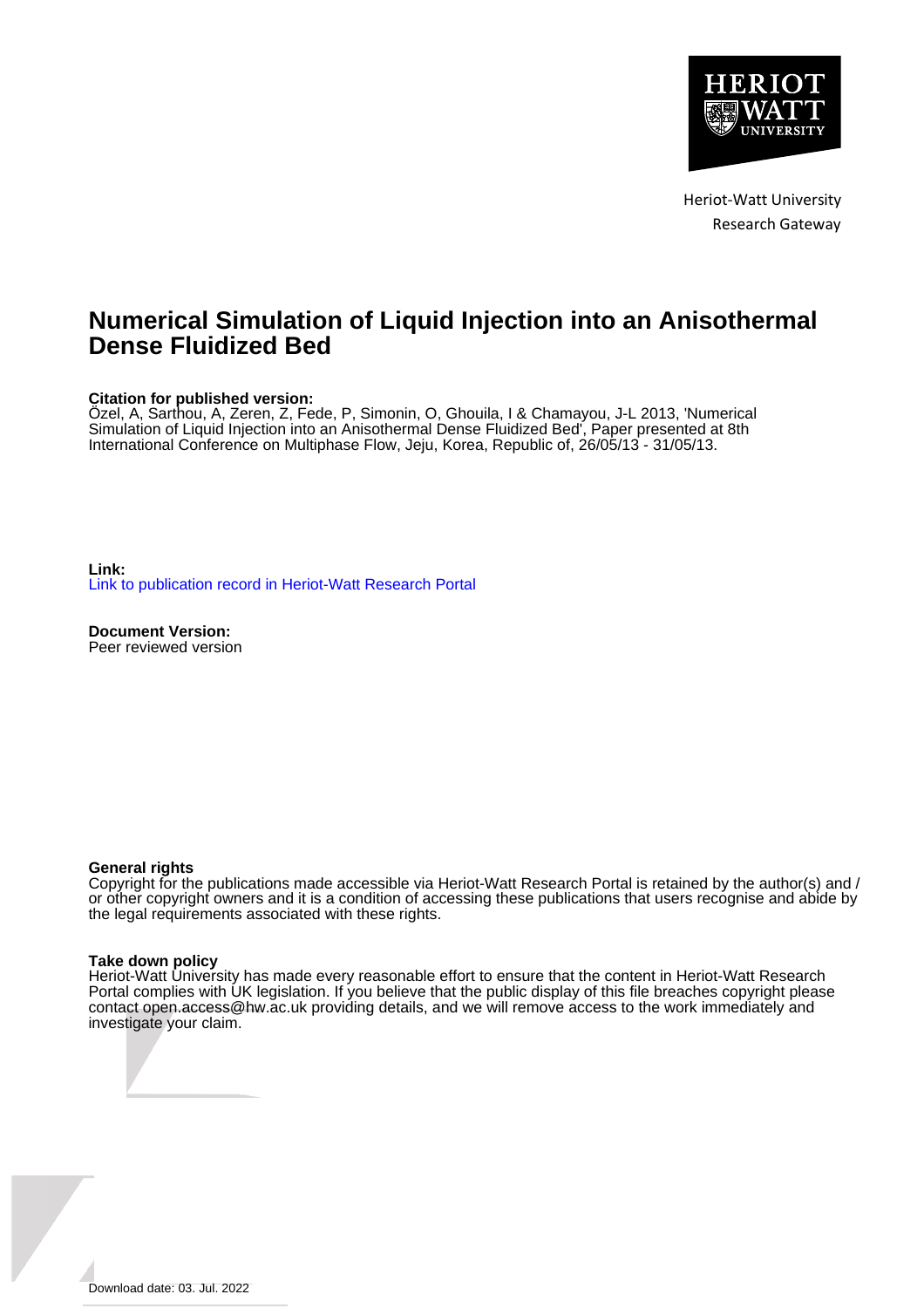## Numerical Simulation of Liquid Injection into an Anisothermal Dense Fluidized Bed

A. Ozel<sup>1,2</sup>, A. Sarthou<sup>1,2</sup>, Z. Zeren<sup>1,2</sup>, P. Fede<sup>1,2</sup>, O. Simonin<sup>1,2</sup>,<br>I. Ghouila<sup>3</sup> and J.-L. Chamayou<sup>3</sup>

<sup>1</sup> Université de Toulouse; INPT, UPS; IMFT; 31400 Toulouse, France <sup>2</sup> CNRS: Institut de Mécanique des Fluides de Toulouse: 31400 Toulouse, France <sup>3</sup> Ineos Chemicals Lavéra SAS. Centre de Technologie. BP6-13117 Lavéra - France

Keywords: Two-fluid model, fluidized bed, evaporation, liquid injection

#### **Abstract**

Fluidized beds are widely used in reactive industrial processes such as: olefins production, oil cracking or uranium fluorination because of their high efficiency mixing properties. In such processes, the chemical reaction is strongly dependent on the temperature and liquid is injected into the reactor in order to cool it. The experimental data of the time evolution of the gas temperature in an anisothermal dense fluidized bed with a liquid injection provided by INEOS is first compared with the results predicted by a simple model with an assumption of a perfectly mixed fluidized bed (uniform solid and temperature distribution in the bed). The results of this simple model show that the time evolution of the gas temperature is accurately predicted. Additionally, we point out that the wall-to-bed heat transfer plays a crucial role of the gas temperature in the bed. Then, we performed 3-D numerical simulations that let us investigate local interactions between phases and heat transfer with wall. The simulations show that the liquid evaporates quickly and the temperature is in a satisfactory agreement with the experiment data.

### **Nomenclature**

| Symbols                         |                                             |                                                                                                                                                                                                                                           |
|---------------------------------|---------------------------------------------|-------------------------------------------------------------------------------------------------------------------------------------------------------------------------------------------------------------------------------------------|
| $d_p/d_l$                       | Particle/Droplet diameter                   | Characteristic<br>$\tau_{gl}^T$                                                                                                                                                                                                           |
| $\alpha_{\scriptscriptstyle k}$ | Volume fraction of phase $k$                | convection/diffusion heat<br>transfer time scale                                                                                                                                                                                          |
| $U_{k,i}$                       | Mean velocity of phase $k$                  | Drift velocity<br>$V_{d,i}$                                                                                                                                                                                                               |
| $V_{r,i}$                       | Mean relative velocity                      | Reynolds number<br>$Re_p$                                                                                                                                                                                                                 |
|                                 | between gas and dispersed<br>phases         | Sherwood/Schmidt/Spalding<br>$Sh/Sc/B_{\scriptscriptstyle M}$                                                                                                                                                                             |
| $H_k$                           | Enthalpy of phase $k$                       | number<br>Subscripts                                                                                                                                                                                                                      |
| $T_{k}$                         | Temperature of phase $k$                    | g<br>Gas phase                                                                                                                                                                                                                            |
| $Y_{vap}$                       | Liquid vapour mass fraction                 | $\boldsymbol{p}$<br>Particle phase                                                                                                                                                                                                        |
| $\chi_{_d}$                     | Number of density of droplets               | Liquid phase                                                                                                                                                                                                                              |
| $\Gamma_i$                      | Interfacial mass transfer                   |                                                                                                                                                                                                                                           |
| $I_{g \to k}$                   | Mean drag force (gas to<br>dispersed phase) | Introduction                                                                                                                                                                                                                              |
| $\boldsymbol{\Sigma}_{k,ij}$    | Effective stress tensor of<br>phase $k$     | Gas-liquid-solid fluidized beds are extensively used for<br>chemical, petrochemical and biochemical processing such<br>the fluid catalytic cracking, the production of<br>as<br>polyethylene. The liquid is injected into the reactor and |
| $\lambda_{k}$                   | Bulk viscosity of phase                     |                                                                                                                                                                                                                                           |
| $\mu_{\scriptscriptstyle k}$    | Viscosity of phase $k$                      |                                                                                                                                                                                                                                           |
| $P_{\rm g}$                     | Gas pressure                                | evaporates through the bed with a reaction in order to                                                                                                                                                                                    |
| $g_i$                           | Gravity                                     | control bed temperature. The main advantage of the liquid<br>injection is the reduction of operational cost as compared                                                                                                                   |
| $q_k^2$                         | Dispersed phase agitations                  | with a process using external heat exchangers to cool down<br>the bed. A detailed knowledge about the mechanism of<br>liquid injection into fluidized bed reactors is required for the                                                    |
| $\tau_{gp}^F$                   | Characteristic relaxation time<br>scale     |                                                                                                                                                                                                                                           |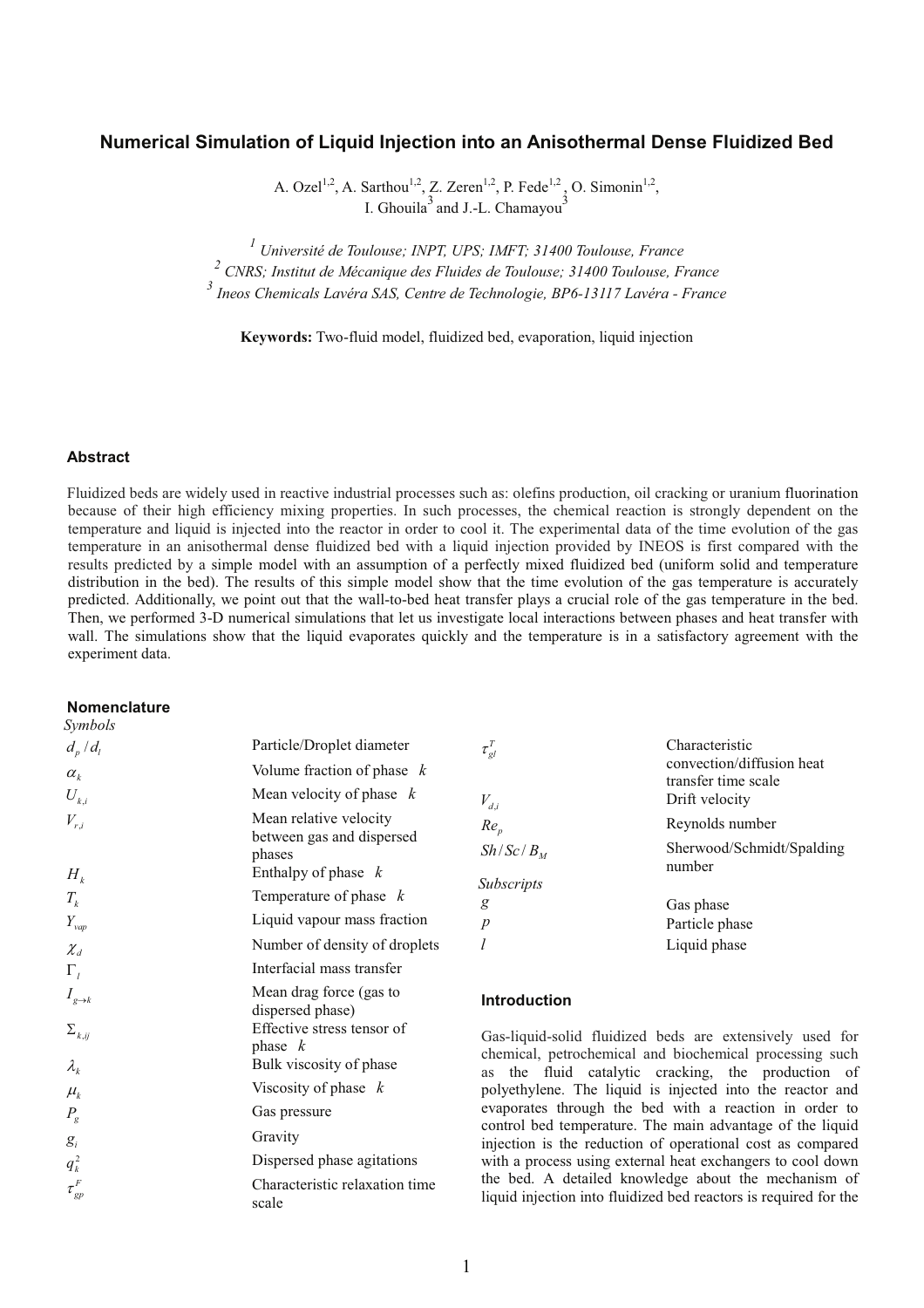safety reasons of the industrial processes as well.

The liquid injection into an anisothermal fluidized bed has been experimentally investigated by the following studies: Ariyapadi et al. (2003) used Digital X-ray Technique to determine the liquid jet expansion and the penetration into a bed. In this study, ethanol was introduces into a bed of fluid catalytic cracking (FCC) catalyst particle. House et al. (2004) showed that liquid droplets form just below the jet plume and proposed a simple model to determine the effect of liquid-solid mixing and heat transfer on products. Bruhns and Werther (2005) studied the agglomeration of water/ethanol with FCC catalyst/sand and large-scale particle mixing in a pilot-scale bubbling fluidized by using the same experimental technique. From the point of view of the multi-phase flow modeling, the empirical models are mainly employed for the liquid injection into a fluidized bed due to their simplicity. Such empirical models are useful for the conceptual design of fluidized bed where the design parameters could be tested rapidly. Kunii and Levensiel (1991) summarized several empirical correlations for bed hydrodynamics, the heat transfer and dispersion coefficients. However, empirical models cannot take into account the local interactions and inhomogenities in a bed. At this point, the numerical simulations by using the multi-fluid or Eulerian-Eulerian approach supplies further information about in the fluidized bed. In the framework of the Eulerian-Eulerian approach, the phases are modeled with an assumption of interpenetra continuum supplemented by Kinetic Theory of Granular Flow (KTGF).

In the present work, we first use a simple model to predict the time evolution of the temperature in a gas-liquid-solid fluidized bed with taking into account the wall-to-bed heat transfer. This model allows us to rapidly test the different parameters of heat transfer modeling. Then, we performed a numerical simulation of gas-liquid solid fluidized bed by using the Eulerian-Eulerian modeling approach developed by Simonin (1991) to investigate the local interaction between phases. This approach has been already extensively used to predict various types of dilute and dense multi-phase flows, such as: turbulent round jets: (Simonin, 1991), particle-laden confined flows (He and Simonin, 1993), fluidized beds (Balzer et al., 1995 and Gobin et al., 2003), uranuium flouration (Konan, 2010). This model not only accounts for particle-particle collisions but also for the drag-induced effects of the interstitial fluid. An Eulerian n-fluid modelling approach for fluid-particle turbulent polydispersed flows implemented by IMFT (Institut de Mécanique des Fluide de Toulouse) in the NEPTUNE CFD  $v1.08@Tlse$  version. NEPTUNE\_CFD is a multiphase flow software developed in the framework of the NEPTUNE project, financially supported by CEA (Commissariat à l'Energie Atomique), EDF (Electricité De France), IRSN (Institut de Radioprotection et de Sûreté Nucléaire) and AREVA-NP (see for the parallezation efficiency of the code, Neau et al. (2010)).

## **Experimental Facility**

The experimental study was conducted by INEOS. The geometry is a pilot-scale fluidized bed with a dome mounted at the top (see Figure 1). A mixture of nitrogen and n-hexane with the temperature  $99C<sup>o</sup>$  fluidized the solid phase. Then, liquid pentane with a lower temperature was injected at the specific height during  $60s$ . The density and viscosity of the fluidization gas is  $18kg/m^3$ and  $1.95 \times 10^{-5}$  Pa.s. respectively. The solid mass of the bed is 510kg and particles are of a diameter of  $550 - 650 \mu m$ . The density of solid particle is  $750-850kg/m^3$  and the density of liquid pentane is around  $600 \text{ kg}/m^3$ . The specific heat capacity of the fluidization gas, solid particles, liquid pentane and pentane vapour is of 1372, 2000, 2438,  $2921 \text{J} / \text{kgK}$ , respectively. During the experiment, the gas temperature was recorded at several locations of the fluidized bed.



Fluidization gas mixture

Figure 1. The fluidized bed geometry

### **A Simple Model**

To determine the time evolution of the gas temperature in the bed, a simple model is first proposed with a few assumptions. The temperature and solid phase distribution is uniform in the bed ( $T_b = T_a = T_n$ ) where  $T_b$  is the bed temperature and  $g$  refers to the gas phase,  $l$  refers to solid phase and  $p$  refers to the solid phase). The evaporation occurs with infinite reaction rate and there is no reaction of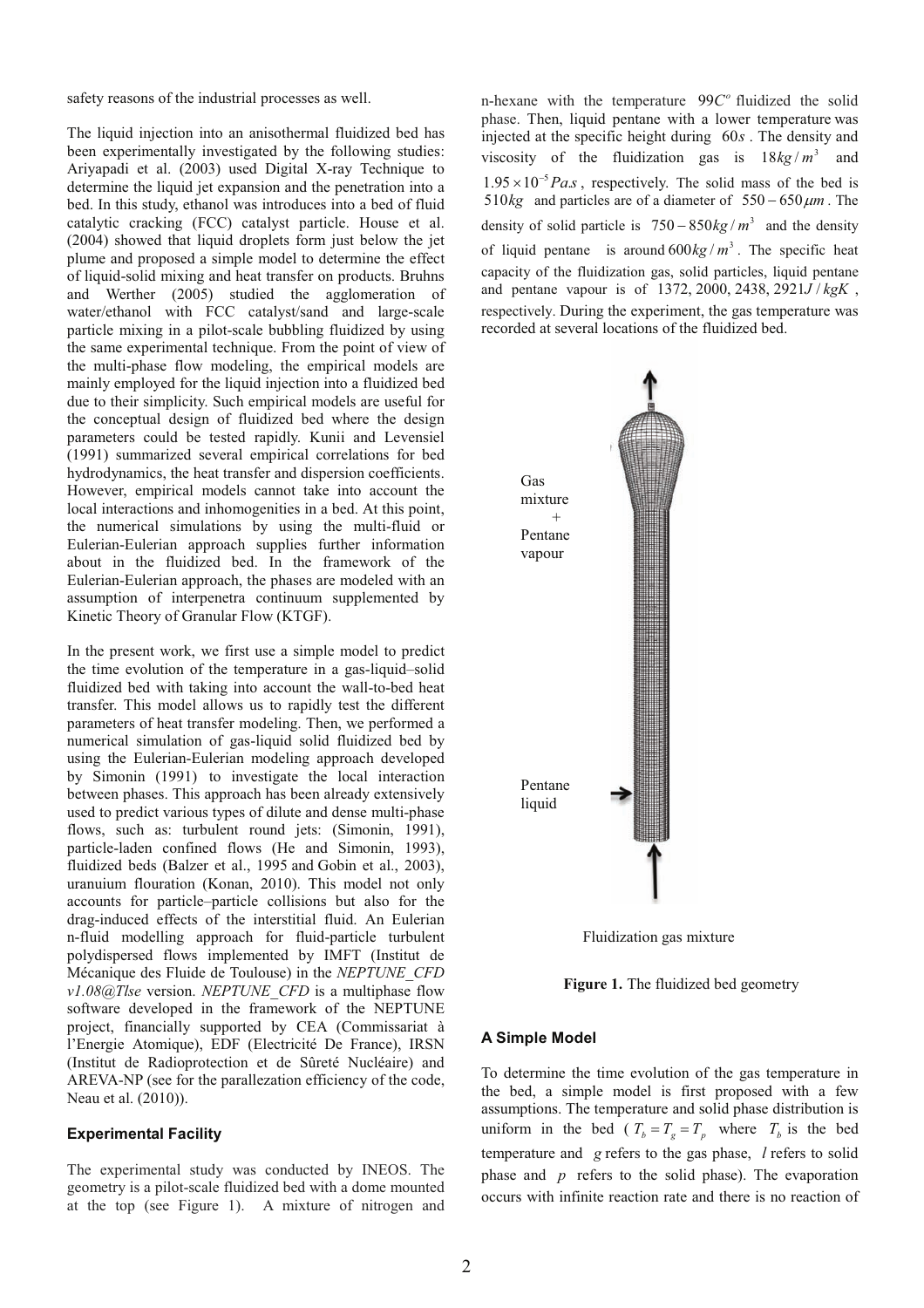the solid phase. The heat balance in the bed reads:

$$
\frac{dE_{bed}}{dt} = c_{p,g}T_b m_g + (c_{p,l}T_b - L_{vap})m_l + c_{p,g}^*T_b m_{out}
$$
  
+
$$
h_{wall}S_{wall}(T_w - T_b)
$$

The first term on the left-hand side represents the energy supplied by the fluidization gas. The second term is the energy transfer between the gas phase and liquid pentane due to the evaporation. The third one is the energy that leaves the bed and the last term is the heat flux between the wall and the bed.  $E_{bed}$  is the total energy in the bed,  $m_g$ ,  $m_l$  and  $m_{out}$  are the mass flux of the fluidization gas, liquid pentane and at the bed outlet, respectively.  $T<sub>b</sub>$  and  $T_{w}$  are the bed and the wall temperature,  $L_{vap}$  is latent heat of vaporization of liquid pentane,  $c_{p,g}$  and  $c_{p,l}$  are the specific heat capacity of the fluidization gas and the liquid.  $S_{wall}$  is the total surface of the wall and  $h_{wall}$  is the heat transfer coefficient between the bed and the wall. The gas mixture specific heat  $c_{p,q}^*$  is given by

 $c_{p,g}^* = c_{p,g} (1 - Y_{vap}) + c_{p,vap} Y_{vap}$ 

with the mass fraction of the liquid vapor  $Y_{vap}$  defined as

$$
Y_{vap} = \frac{m_l}{m_l + m_g} - \exp\left[-\frac{m_l + m_g}{m_g T_b}\right]\frac{m_l}{m_l + m_g}
$$

where  $m_g$  is the total gas mass in the bed. The temperature of the bed  $T<sub>b</sub>$  is calculated by

$$
T_b = \frac{E_{bed}}{m_g c_{p,g}^* + m_p c_{p,p}}.
$$

A sketch of the bed wall is illustrated in Figure 1. We assume that the glass wool of the wall is adiabatic. The heat transfer coefficient  $h_w[W/m^2K]$  must be modeled in terms of many factors such as the particle properties, the wall emissivity or the bed solid concentration. We tested the different boundary conditions and the heat transfer coefficient for the wall to investigate the effect of the heat transfer due to the wall on the cooling of the bed. The results are given in the last section.



Figure 2: The schematic view of the wall. **Multi-Fluid Eulerian Approach** 

The modeling approach is based on the multi-fluid model formalism that involves mean separate transport equations of mass, momentum and energy for continuum phase (gas) and dispersed phases (particles and droplets). Interactions between phases are coupled through inter-phase transfers. The modified two-equation turbulence model (turbulent kinetic and dissipation energy) that takes into account effects of dispersed phase is used to solve gas-phase turbulence. Two transport equations, developed in the frame of kinetic theory of granular media supplemented by the interstitial fluid effect and the interaction with the turbulence (Balzer et al., 1996), are resolved to model the effect of velocity fluctuations and inter-particle collisions on the dispersed phase hydrodynamic. Concerning the transfers between the phases with reactive flow, we do not account for the heat transfer between particles and droplets. The drag force and the momentum transfer due to evaporation were taken into account for between gas and liquid phase. The drag force was accounted for the particulate phase and the gas phase. The gas density varies with the temperature and it is assumed that the droplets have monodisperse distribution with evolution of the diameter during the evaporation. The specific heat capacity of the gas is independent of the temperature and it is a function of the local concentration of the liquid vapor.

#### **Mass and Momentum Balance Equations**

The multi-fluid mass balance equation for the each phase is written

$$
\frac{\partial}{\partial t} \left( \alpha_g \rho_g \right) + \frac{\partial}{\partial x_i} \left( \alpha_g \rho_g U_{k,i} \right) = -\Gamma_i
$$
\n
$$
\frac{\partial}{\partial t} \left( \alpha_i \rho_i \right) + \frac{\partial}{\partial x_i} \left( \alpha_i \rho_i U_{k,i} \right) = \Gamma_i
$$
\n
$$
\frac{\partial}{\partial t} \left( \alpha_p \rho_p \right) + \frac{\partial}{\partial x_i} \left( \alpha_p \rho_p U_{k,i} \right) = 0
$$

with  $\Gamma_i$  is the mass transfer between liquid and gas phase.  $\alpha_k \rho_n U_{k,i}$  are the volume fraction, density and mean velocities of the phase  $k$ , respectively.

The momentum balance equation for the gas phase is

$$
\frac{\partial}{\partial t} \left( \alpha_g \rho_g U_{g,i} \right) + \frac{\partial}{\partial x_j} \left( \alpha_g \rho_g U_{g,j} U_{g,i} \right) = -\alpha_g \frac{\partial P_g}{\partial x_i}
$$
\n
$$
+ \alpha_g \rho_g g_i - \frac{\partial}{\partial x_j} \Sigma_{g,j} + \sum_{k \neq g} I_{g \to k} + \Gamma_i (U_{\sigma,i} - U_{g,i})
$$
\nand for the liquid phase\n
$$
\frac{\partial}{\partial t} \left( \alpha_g U_{g,i} \right) + \frac{\partial}{\partial t} \left( \alpha_g U_{g,i} U_{g,i} \right) = -\alpha_g \frac{\partial P_g}{\partial x_g}
$$

$$
\frac{\partial}{\partial t}(\alpha_i \rho_i U_{l,i}) + \frac{\partial}{\partial x_j}(\alpha_i \rho_l U_{l,j} U_{l,i}) = -\alpha_i \frac{\partial P_g}{\partial x_i} \n+ \alpha_l \rho_l g_i - \frac{\partial}{\partial x_j} \Sigma_{l,ij} + I_{l \to g} - \Gamma_l (U_{\sigma,i} - U_{,i}).
$$

 $U_{\sigma i}$  represents the  $i^{th}$  component of the mean velocity of mass passing through the interface between the gas and the liquid phase. It is assumed to be equal to the mean liquid phase velocity  $U_{i}$ .

The momentum balance equation for the particulate phase is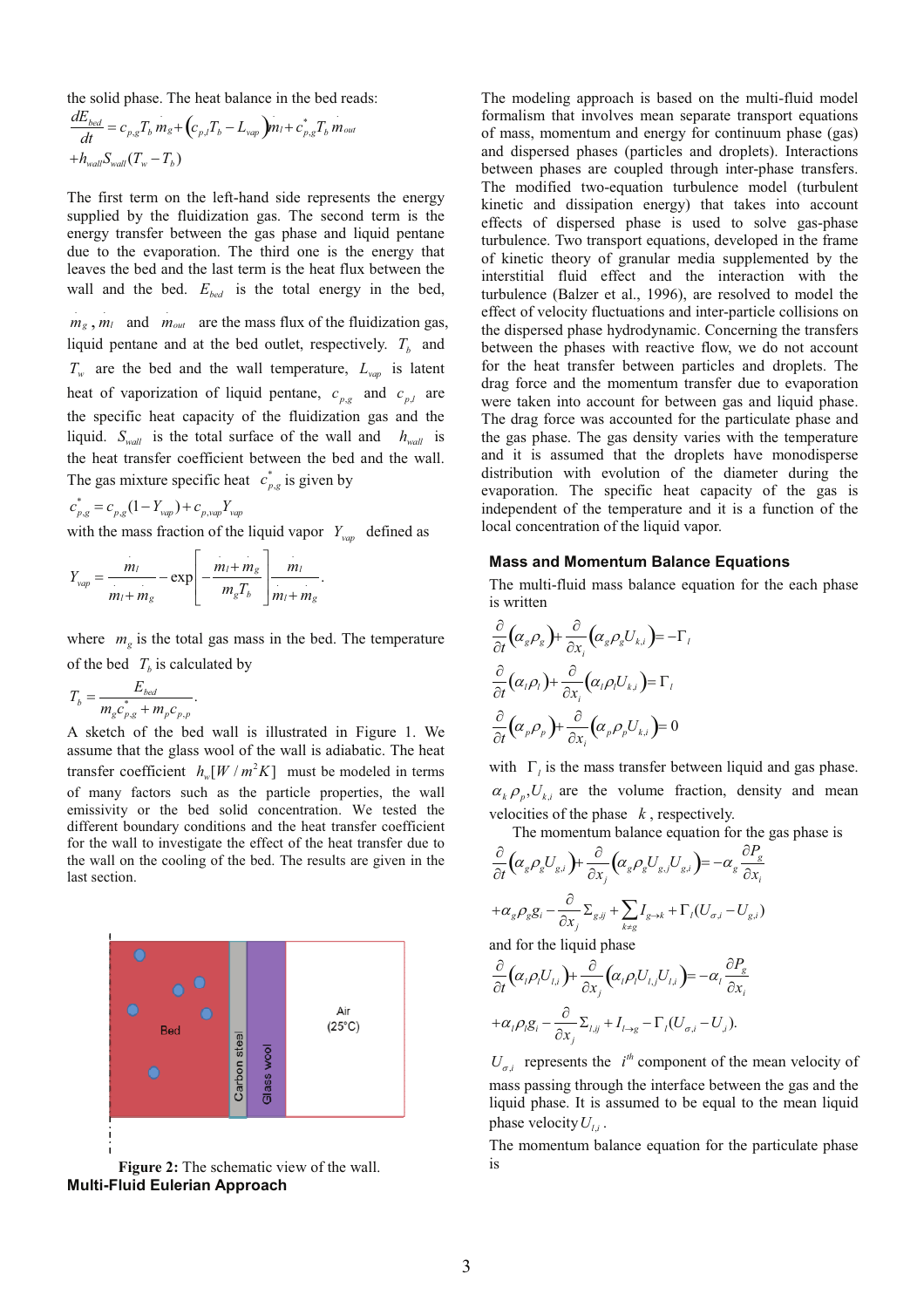$$
\frac{\partial}{\partial t} \left( \alpha_p \rho_p U_{p,i} \right) + \frac{\partial}{\partial x_j} \left( \alpha_p \rho_p U_{p,j} U_{p,i} \right) = -\alpha_p \frac{\partial P_g}{\partial x_i}
$$

$$
+ \alpha_p \rho_p g_i - \frac{\partial}{\partial x_j} \Sigma_{p,ij} + I_{p \to g}
$$

with the mean gas pressure  $P_{\varphi}$ , the acceleration due to the gravity  $g_i$ , the effective stress tensor  $\Sigma_{k,ij}$ , the mean drag force between the gas phase to the disperse phase  $I_{g \to k}$ .

#### **Energy Balance Equations**

The transport equation of the energy is considered for the total enthalpy. The enthalpy balance of the gas phase is

$$
\frac{\partial}{\partial t} \left( \alpha_g \rho_g H_g \right) + \frac{\partial}{\partial x_i} \left( \alpha_g \rho_g H_g U_{g,i} \right) = -\frac{\partial}{\partial x_i} \left( \alpha_g \rho_g K_g \frac{\partial H_g}{\partial x_i} \right)
$$
\n
$$
- \sum_{k \neq g} \left( \alpha_k \rho_k c_{p,k} \frac{T_g - T_k}{\tau_{g,k}^T} \right) - \Gamma_i (H_\sigma - H_g)
$$

and for the liquid phase

$$
\frac{\partial}{\partial t}(\alpha_{i}\rho_{i}H_{i}) + \frac{\partial}{\partial x_{i}}(\alpha_{i}\rho_{i}H_{i}U_{i,i}) = -\frac{\partial}{\partial x_{i}}\left(\alpha_{i}\rho_{i}K_{i}\frac{\partial H_{g}}{\partial x_{i}}\right)
$$

$$
-\alpha_{i}\rho_{i}C_{p,i}\frac{T_{i}-T_{g}}{\tau_{g}^{T}} + \Gamma_{i}(H_{\sigma}-H_{g})
$$

where  $H_{\sigma}$  is the transfer of the enthalpy from the liquid phase to the gas phase if there is evaporation or from the gas phase to the liquid phase if there is condensation. With an assumption, the reaction is directly released in the surrounding gas, the mean enthalpy passing through phase interface is set to the enthalpy of the evaporated liquid  $(H_{\sigma} = H_{\iota}).$ 

The transport equation of enthalpy for the particulate phase is

$$
\frac{\partial}{\partial t} \left( \alpha_p \rho_p H_p \right) + \frac{\partial}{\partial x_i} \left( \alpha_p \rho_p H_p U_{p,i} \right) = -\frac{\partial}{\partial x_i} \left( \alpha_p \rho_p K_p \frac{\partial H_p}{\partial x_i} \right)
$$

$$
- \alpha_i \rho_i c_{p,i} \frac{T_p - T_g}{\tau_{gl}^T} + \Phi_{reac}
$$

The term  $\Phi_{\text{reac}}$  is energy source term due to reaction such as polymerization, the heat exchanged during the particle-particle collision. We neglected the heat exchanged during the particle-particle collisions and there is no reaction between the gas and the particulate phase. The convection/diffusion heat transfer between the dispersed phases and the gas phase is modeled according to the following term:

$$
\alpha_k \rho_k c_{p,k} \frac{T_k-T_g}{\tau_{gk}^T}
$$

and  $K_k$  is the effective phase diffusivity in the enthalpy equations. The temperature of each phase is calculated by

$$
H_g = c_{p,g}(T_g - T_g^0)
$$
  
\n
$$
H_l = c_{p,l}(T_l - T_l^0) - H_l^0(T_l^0)
$$
  
\n
$$
H_p = c_{p,p}^*(T_p - T_p^0)
$$

 $T_e^0$  is chosen as the reference temperature and then  $H_{g,vap}(T_g^0)$  and  $H_g(T_g^0)$  is equal to zero.  $c_{p,k}$  is the specific heat of the phase  $k$  and the specific heat of gas  $c_{p,q}^*$  is a function of the local concentration of liquid vapor calculated by

 $c_{p,g}^* = Y_{vap} c_{p,vap} + (1 - Y_{vap}) c_{p,g}^0$ .

 $Y_{\text{var}}$  is the mass fraction of the liquid vapor and the transport equation of the mass fraction of the liquid vapor is given in the next section.

## **Evolution of The Droplet Sizes**

The liquid vapor is dispersed in the gas phase by molecular (Fick's law) and turbulent motions. The transport equation of the mass fraction of the liquid vapor is

$$
\frac{\partial}{\partial t}(\alpha_g \rho_g Y_{vap}) + \frac{\partial}{\partial x_i}(\alpha_g \rho_g Y_{vap} U_{g,i}) = -\frac{\partial}{\partial x_i}(\alpha_g \rho_g D_{vap} \frac{\partial Y_{vap}}{\partial x_i}) + \Gamma_i Y_{vap} - \Gamma_i
$$

where  $D_{vap}$  is the molecular diffusivity coefficient and it is equal to  $1.3 \times 10^4$  kg/m.s.

To determine the droplet size, we use the number  $\chi_d$  of droplets per unit volume. With an assumption of spherical droplets, the number of droplets is

$$
\chi_d = \frac{6}{\pi \rho_i d_i^3}.
$$

We normalize the number of droplets  $X_d$  by the initial number of droplets:

$$
\chi_d^* = \frac{\chi_d}{\chi_d^0}
$$

The transport equation of  $\chi_d^*$  is given by

$$
\frac{\partial}{\partial t}(\alpha_i \rho_i \chi_d^*) + \frac{\partial}{\partial x_j}(\alpha_i \rho_i \chi_d^* U_{l,i}) = -\frac{\partial}{\partial x_i}(\alpha_i \rho_l D'_{vap} \frac{\partial \chi_d^*}{\partial x_i})
$$
  
- $\Gamma_l \chi_d^*$ 

where  $D'_{vap}$  is the diffusivity coefficient due to the transport by the liquid phase fluctuations. Then, we can obtain the diameter of the droplet by the following equation

$$
d_{l}=\frac{d_{l}^{0}}{\chi_{d}^{*_{1/3}}}
$$

where  $d_i^0$  is the initial droplet diameter. With an assumption of a ideal gas, the density of gas  $\rho_{g}$  is governed by

$$
\rho_g = \frac{P_g W_g}{R_g T_g}
$$

where  $W_g$  and  $R_g$  are the gas molar and the gas constant, respectively.

### **Interfacial Mass Transfer**

The interfacial mass transfer term  $\Gamma_i$  is a function of the mass flux of the evaporated liquid and the number of droplets per unit mass  $n_i$ :

$$
\Gamma_l = n_l \frac{dm_l}{dt}
$$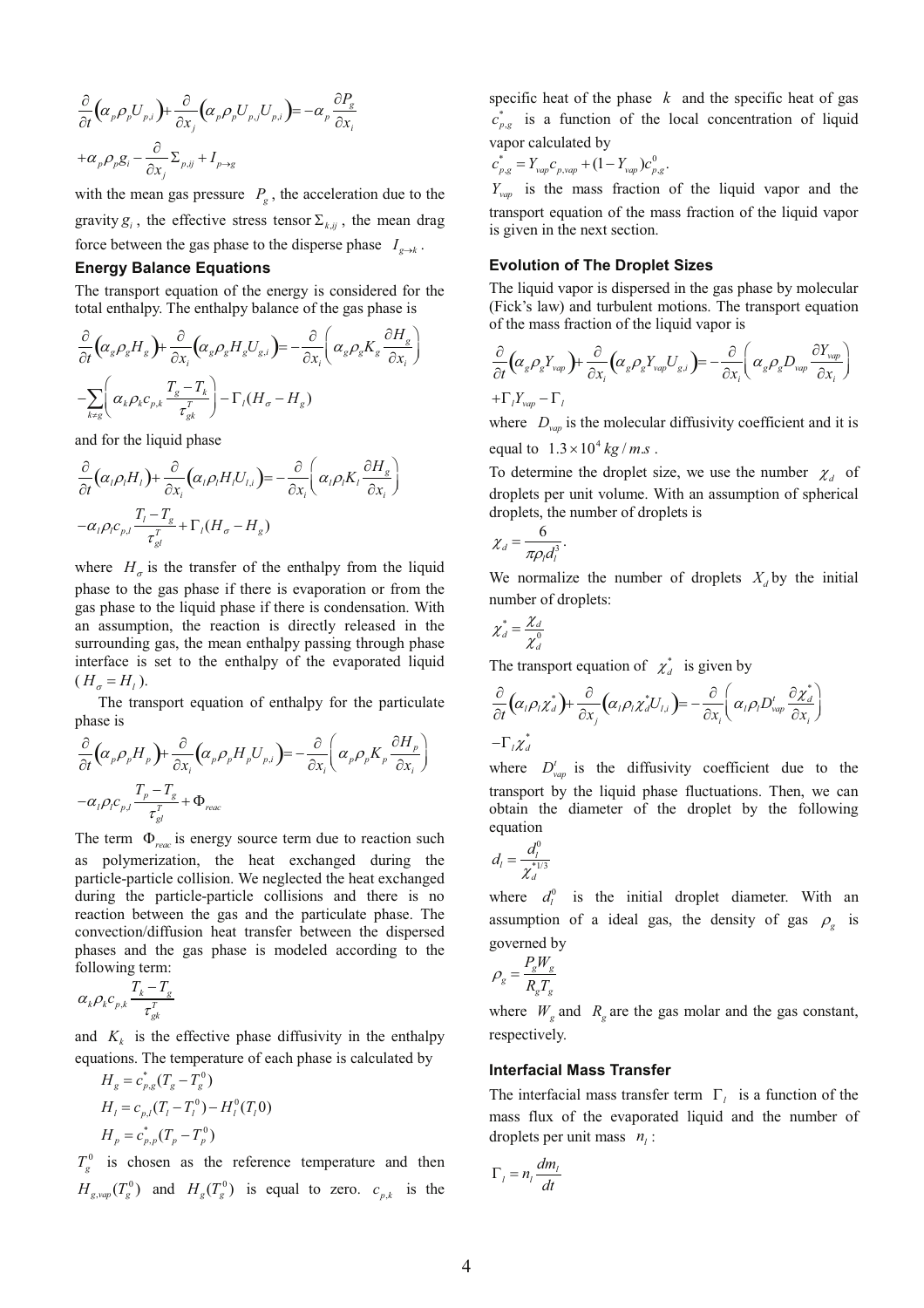where  $n_i$  is the number density of droplets given by  $n_i = \alpha_i \rho_i \chi_d$  and  $\frac{dm_i}{dt}$  represents the variation of the mass of the droplet. It is modelled as

$$
\frac{dm_1}{dt} = -\pi d_1 \rho_1 D_{vap} Shln(B_M)
$$

with  $d_i$ , Sh,  $B_M$  are the droplet diameter, Sherwood and Spalding number. The Sherwood number is defined by the following correlation

$$
Sh = 2 + 0.6 Re^{1/2} Sc^{1/3}
$$
 if  $ReSc^{2/3} < 50000$ 

with the Schmidt number  $Sc = \frac{\mu_f}{\rho_g D_{vap}}$ . The Spalding

number takes into account the gradient of liquid vapor concentration from the droplet surface to the free-stream:

$$
B_M = \frac{1 - Y_{vap}^{\alpha}}{1 - Y_{vap}^{surf}}
$$

 $Y_{vap}^{\alpha}$  and  $Y_{vap}^{surf}$  is the vapor concentration at the free-stream and the droplet surface, respectively. The mole fraction at the surface of the droplet is given by

$$
X_{vap}^{surf} = exp\left[\frac{\Delta H_{vap} M_{I}}{R_{g}} \left(\frac{1}{T_{vap}} - \frac{1}{T_{I}^{surf}}\right)\right]
$$

The liquid vapor concentration at droplet surface is proportional to the mole fraction at the surface as

$$
Y_{vap}^{surf} = \frac{1}{1 + \frac{1 - X_{vap}^{surf}}{X_{vap}^{surf}} \frac{M_g}{M_l}}
$$

with the molar mass of the liquid  $M_i$  and the gas  $M_{\sigma}$ . The  $\Delta H_{vap}$ exchange of the enthalpy is  $\Delta H_{vap} = c_{n,vap}(T_l - T_l^0) - c_{n,l}(T_l - T_l^0) + H_l^0(T_l^0).$ 

#### **Interfacial Momentum Transfer**

The mean drag force between the gas phase to the disperse phase  $k$  can be modeled as follows:

$$
I_{g \to k} = -I_{k \to g} = \frac{\alpha_k \rho_k}{\tau_{gk}^F} V_{r,k}
$$

with

$$
\frac{1}{\tau_{gk}^F} = \frac{3}{4} \frac{\rho_g}{\rho_p} \frac{\langle C_D \rangle}{d_p} \langle \mid \mathbf{v}_r \mid \rangle.
$$

 $\tau_{gk}^F$  is the particle/droplet relaxation time scale,  $\langle . \rangle$  is the ensemble average operator over the disperse phase (Simonin, 1996). The mean drag coefficient of a single particle/droplet  $\langle C_a \rangle$  can be written as function of a particle Reynolds number and defined by Wen and Yu (1965) and Ergun correlation. The combination of two correlations was given by Gobin et al. (2003):

$$
\langle C_D \rangle = \begin{cases} \min\Bigl(\langle C_D^{Ergun} \rangle, \langle C_D^{Wen\&Yu} \rangle\Bigr) & \text{if } \alpha_k > 0.3\\ \langle C_D^{Wen\&Vu} \rangle & \text{if not} \end{cases}
$$

where

$$
\langle C_{D}^{Wen\&Yu}\rangle=\frac{24}{\langle Re_{p}\rangle}[1+0.15\langle Re_{p}\rangle^{0.687}]\alpha_{g}^{-1.7}
$$

and

$$
\langle C_D^{Ergun} \rangle = 1.75 + \frac{150}{\langle Re_p \rangle}
$$

with the definition of the mean particle Reynolds number  $\langle Re_p \rangle = \alpha_g d_k \langle \mathbf{v_r} \rangle_p / v_g$  where  $d_p$  is the particle diameter and is the viscosity of gas, respectively. The term  $\langle \mathbf{v}_r | \rangle$  represents the local instantaneous relative velocity  $v_{r,i}$  and is equal to difference between the local particle/droplet velocity  $u_{ki}$  and the instantaneous gas velocity  $\tilde{u}_{g,i}$  which is undisturbed by presence of the particle/droplet at the particle position.  $V_{r,i}$  is the averaged of the local relative velocity and equal to  $\langle \partial_{g_i}^b - u_{k,i} \rangle$ . It can be expressed in terms of the averaged velocity between phases and drift velocity  $V_{d,i}$  due to the correlation between the instantaneous distribution of dispersed particles/droplets and the turbulence structure of gas phase:  $V_{r,i} = U_{k,i} - U_{g,i} - V_{d,i}$ . The drift velocity  $V_{d,i}$  in the special case of particles suspended in homogeneous turbulence can be modeled (Deutsch and Simonin, 1991).

#### **Turbulence Modeling**

The effective stress tensor  $\Sigma_{k,ii}$  consists of two parts for gas and dispersed phases; the molecular viscosity  $\theta_{k,i}$ and the Reynolds stress tensor  $\langle u_{k,i}^{\dagger} u_{k,i}^{\dagger} \rangle$ . The Reynolds stress tensor is modeled by using Boussinesq-like approximation with introducing the turbulent viscosity  $v_a^t$ and the turbulent kinetic energy  $q_g^2$  for the gas phase:

$$
\langle u_{g,i} u_{g,i} \rangle = -\nu_g' \left[ \frac{\partial U_{g,i}}{\partial x_j} + \frac{\partial U_{g,i}}{\partial x_j} \right] + \frac{2}{3} \left[ q_g^2 + \nu_g' \frac{\partial U_{g,m}}{\partial x_m} \right]
$$

The turbulent kinetic defined by energy is  $q_g^2 = \frac{1}{2} \langle u_{g,i} u_{g,i} \rangle$  and the turbulent viscosity is given by Balzer and Simonin (1996) as:

$$
v'_{g} = \frac{2}{3} q_{g}^{2} \tau_{g}^{l} \left[ 1 + C_{12} \frac{\alpha_{k}}{\alpha_{g}} \frac{\tau_{g k}^{l}}{\tau_{g k}^{F}} \left( 1 - \frac{q_{g k}}{2 q_{g}^{2}} \right) \right]
$$

where  $q_{ek}$  is the fluid-disperse phase covariance.

The effective stress tensor for disperse phase has two contributions as of the gas phase. The first contribution  $\langle u_{k,i} u_{k,i} \rangle$  is the kinetic stress tensor that represents the transport of the momentum by the particle velocity fluctuations. The second one  $\theta_{k,ii}$  is the collisional stress tensor that accounts for destruction and exchange of the during inter-particle collisions. momentum The constitutive equation of the effective stress tensor for the disperse phase is: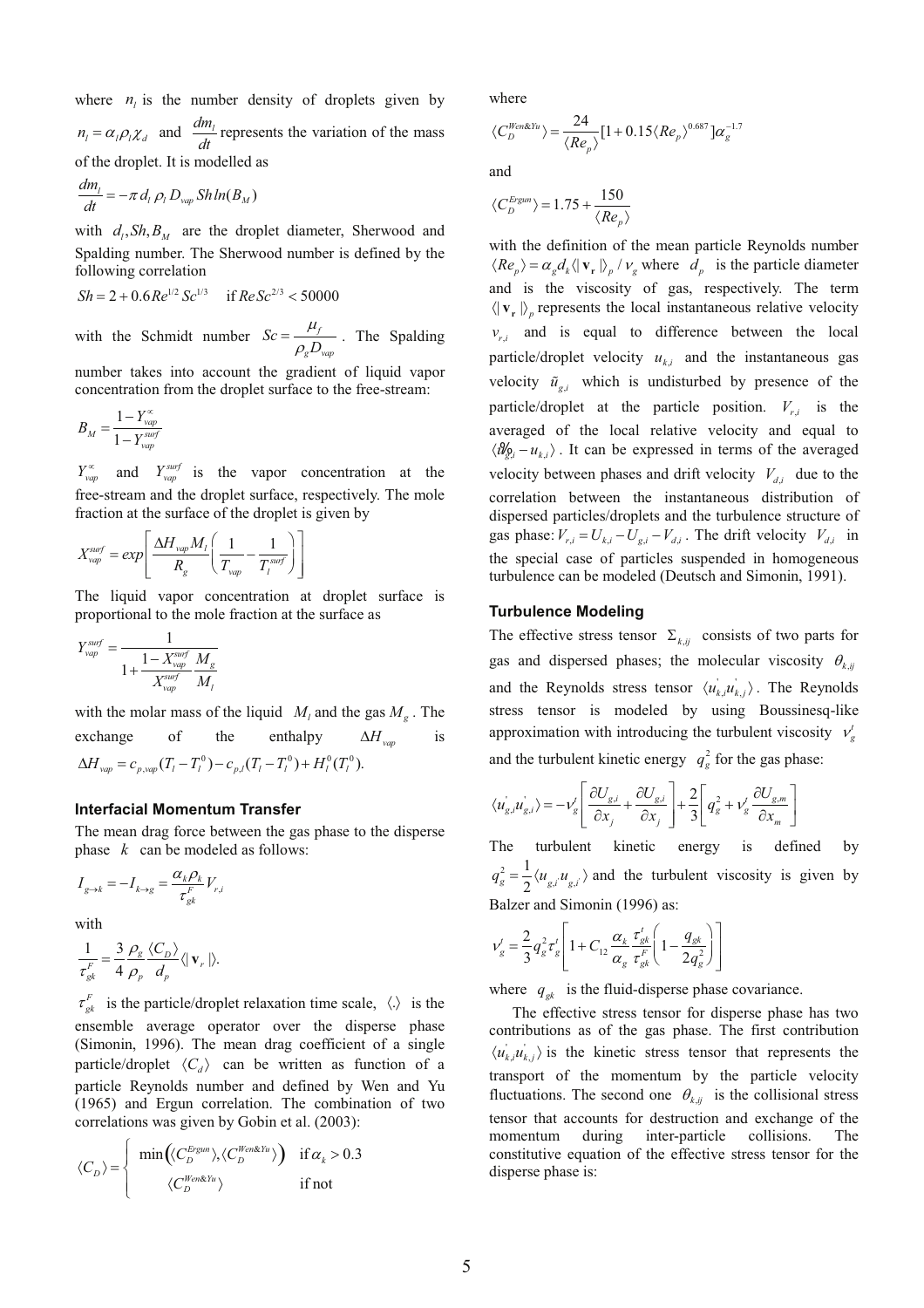$$
\Sigma_{k,ij} = \left[ P_k + \lambda_k \frac{\partial U_{k,m}}{\partial x_m} \right] \delta_{ij} - \mu_k \left[ \frac{\partial U_{k,j}}{\partial x_i} + \frac{\partial U_{k,i}}{\partial x_j} - \frac{2}{3} \delta_{ij} \frac{\partial U_{k,m}}{\partial x_m} \right]
$$

The constitutive relations for viscosity and diffusivity are derived in frame of the extension of kinetic theory of dry granular flow and given by Balzer et al. (1996). The collisional pressure and the bulk viscosity are written as follows

$$
P_k = \frac{2}{3} \alpha_k \rho_k q_k^2 \left[ 1 + 2 \alpha_k g_o (1 + e_c) \right]
$$
  

$$
\lambda_k = \frac{4}{3} \alpha_k^2 \rho_k d_k g_0 (1 + e_c) \sqrt{\frac{2}{3} \frac{q_k^2}{\pi}}
$$

with the disperse phase agitations  $q_p^2$ , the restitution coefficient  $e_c$  that determines energy loss during inter-particle collisions and  $g_0$  is the pair correlation function. The shear viscosity is the linear combination of the collisional and the kinetic stress:  $\mu_{\rm s} = \alpha_{\rm k} \rho_{\rm k} \left[ \nu_{\rm k}^{\rm kin} + \nu_{\rm k}^{\rm coll} \right]$ 

where

$$
\nu_p^{kin} = \left[ \frac{1}{3} \tau_{fp}^t q_{fp} + \frac{1}{2} \tau_p \frac{2}{3} q_p^2 (1 + \alpha_p g_0 \phi_c) \right] / \left[ 1 + \frac{\sigma_c}{2} \frac{\tau_p}{\tau_c} \right],
$$
  

$$
\nu_p^{coll} = \frac{4}{5} \alpha_p g_0 (1 + e_c) \left( \nu_p^{kin} + d_p \sqrt{\frac{2}{3} \frac{q_p^2}{\pi}} \right)
$$

with  $\sigma_c = \frac{1}{5}(1+e_c)(3-e_c)$  and  $\Phi_c = \frac{2}{5}(1+e_c)(3e_c-1)$ . The collision stress of the effective stress tensor is not

taken into account for the liquid phase. The transport equations of particle agitation and fluid-particle correlations are beyond of this study, for further information, see Simonin (1996).

In the transport equation of the mass fraction of the liquid vapour, the correlation between gas phase and the mass fraction fluctuations is modelled as the diffusion and

defined by  $\langle y_p u_{g,i}^{\dagger} \rangle = \frac{v_g^{\prime}}{Sc}$  with the Schmidt number  $Sc_i$ 

equal to 1.8.

## **Characteristic Time Scales**

In the formulation of the transport equations, several characteristic time scales are defined. The time of interaction between disperse phases and gas phase fluctuations or the eddy-particle interaction time is defined by

$$
\tau'_{fp} = \frac{\tau_t}{Sc_t} \Big[ 1 + C_\beta \xi_r^2 \Big]^{-1/2} \quad \text{with} \quad \xi_r = |V_r| / \sqrt{\frac{2}{3}k}
$$

where  $C_{\beta}$  is a constant equal to 1.8. Theoretically, it corresponds to the Lagrangian integral scale of turbulence seen by particles. The particle-particle collision time for the particulate phase is

$$
\tau_p^c = \left(24\alpha_p \frac{g_0}{d_p} \sqrt{\frac{2}{3} \frac{q_p^2}{\pi}}\right)^{-1}
$$

where  $g_0$  accounts for the increase of the probability of

collisions as the suspension becomes denser. Lun and Savage (1986) proposed the correlation function for the distribution function as  $g_o = (1 - \alpha_k / \alpha_{k,max})^{-2.5 \alpha_{k,max}}$  with a  $\alpha_{k,max} = 0.64$  maximum random packing of an identical sphere particle suspension. These characteristic times scales are useful to determine the dominant mechanism in a suspension. The characteristic time scale of the convection/diffusion heat transfer is given by

$$
\tau_{gk}^T = \frac{\rho_k c_{p,k}}{6\lambda_g} \frac{d_k^2}{\langle Nu \rangle}
$$

with  $\langle Nu \rangle$  is the thermal conductivity of the gas phase. The Nusselt number of the dispersed phase is  $\langle Nu \rangle = 2 + 0.6 \langle Re_n \rangle^{(1/2)} Pr^{1/3}$ .

## **Flow Configuration**

The grid was constructed by O-grid and it has approximately 220000 cells. The grid is uniform in direction x, v  $(\Delta x = \Delta y = 0.06 \text{ m})$  with  $\Delta z = 0.04 \text{ m}$  and we refined grid close to the injection. The computational grid is shown in Figure 3. The time step during the pre-injection of the bed as well as during the evaporation is typically about  $\Delta t = 1 \times 10^{-5} s$  and the initial height of the bed is  $3.4m$ . During the evaporation, the gas and the droplets do not locally react when the size of the reactive particles is smaller than a given diameter (taken about  $1 \mu m$ ). The wall boundary condition with standard wall function accounting for the friction at the wall is used for the gas phase. For the particles and the droplets, no-slip boundary condition is used (Fede et al., 2009).



Figure 3: The computational domain.

#### **Results and Discussion**

The time evolution of the gas temperatures in the bed predicted by the simple model and the experimental at two locations are compared in Figure 4. We first modeled the wall as an adiabatic (the orange line). The temperature drop is overestimated as compared with the experimental data. Then, we set the heat transfer coefficient  $h_w$  to 320W /  $m^2 K$  by using the following correlation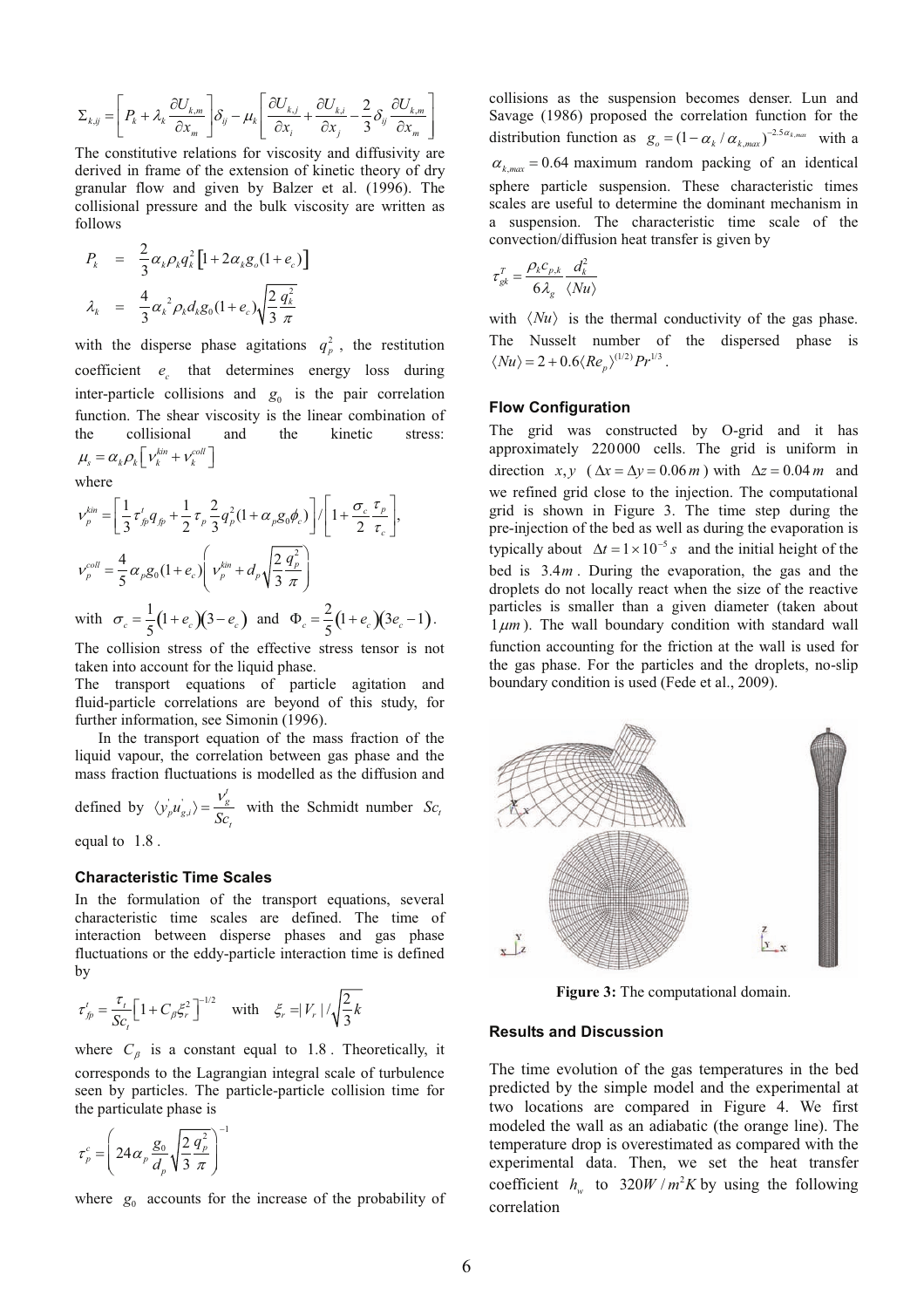$$
h_w = 0.86 \frac{\lambda_g}{d_p^{0.5}} Ar^{0.39} + 0.86 \frac{\lambda_g}{d_p} Ar^{0.15}
$$

with the Archimedes number given by

$$
\frac{gd_p^3\rho_g(\rho_g-\rho_l)}{\mu_g}
$$

and the gas specific heat capacity  $\lambda_g$ . The wall temperature was initialized to  $97.5^{\circ}$ C before the injection (it is assumed that the bed is completely isolated from the ambient temperature). The evolution of the wall temperature is given by

$$
m_{w}\lambda_{w}\frac{dT_{w}}{dt}=h_{w}S_{w}(T_{b}-T_{w})
$$

where  $m_{w}$  is the mass of the wall and with an assumption of a uniform distribution of the temperature through the wall. As compared with the results of the case with the adiabatic wall assumption, the temperature drop is slightly improved (the blue line) but far from the experimental data. The temperature evolution of the wall is also shown in Figure 4 by the curve "T-Paroi". It can be seen that the wall temperature is closer to the temperature measured by the probe (the curves Sonde T6 and Sonde T7) in terms of the value and the gradient. For the wall temperature, the smooth and progressive cooling can be explained by the progressive increase of the temperature gradient between the wall and the bed.

We carried out the second parametric study by modeling the wall with an infinite size. The results of the case with the infinite size and the heat transfer coefficient  $h<sub>h</sub>$  equal to  $320W/m^2K$  are compared with previous cases in Figure 5 (green). This extreme case cannot explain the difference between the experimental data and the results of the simple model. We cannot obtain any improvement of the result for the initial cooling part, but there is an influence of the size of the wall on the relaxation process  $(t > 100s)$ . It is not presented here but an additional parametric study was performed with the simple model with a higher heat transfer coefficient  $h_w$ . The experimental temperature was retrieved by an appropriate value of  $h_w$  by tuning. However, its value is too high to be realistic and the smooth temperature decrease of the experimental data is never observed.

The gas temperature predicted by the multi-fluid simulation at the several locations is shown in Figure 6. The heat transfer coefficient was set  $320W/m^2K$  and the wall temperature was  $97.5^{\circ}$ C for the 3-D simulation. Conversely, the temperature evolution in the bed by the simple model and 3-D simulations shows a strong temperature variation at the beginning of the injection while the evaporation rate is maximal during this period (maximum of the temperature gradient between liquid and gas and minimum of the vapor density). However, this trend is not obtained by the experimental and as the temperature at the probe is close to the temperature of the wall. We suspect that the value measured by the probe may be influenced by the thermal inertia of a solid media such as probe cover or the wall.



Figure 4: The time evolution of the gas temperature predicted by the simple model with an assumption of an adiabatic wall and accounting for the carbon steel and the experimental at two locations.



Figure 5: The time evolution of the gas temperature predicted by the simple model with accounting for the carbon steel and with infinite wall length and the experimental at two locations.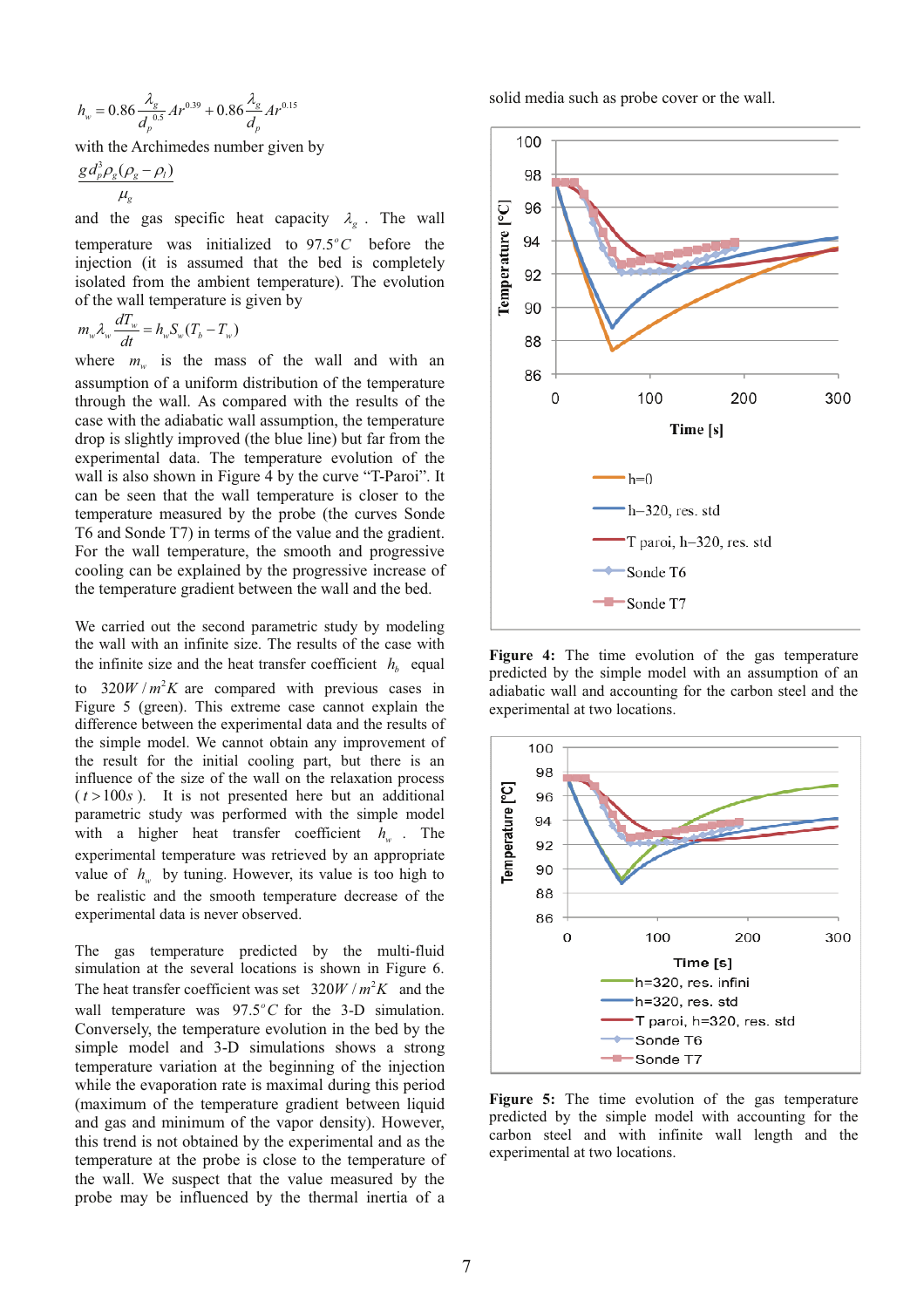

Figure 6: The time evolution of the gas temperature predicted at several locations by 3-D simulation with the heat transfer coefficient of  $h_w = 320W/m^2K$  and the wall temperature of  $97.5^{\circ} K$ .

## Conclusion

The time evolution of the gas temperature in an anisothermal dense fludized bed with a liquid injection is investigated by a simple model and 3-D Eulerian-Eulerian simulation. The simple model assumes the uniform distribution of solid and temperature in the bed and the results of this model are in a good agreement with the experimental data provided by INEOS. Additionally, results show that the wall-to-bed heat transfer has crucial effect on the time evolution of the gas temperature. For 3-D numerical simulation, we take into account the wall-to-bed heat transfer with the heat transfer coefficient  $h_{w}$  that is based on the parametric studies of the simple model. The simulation shows that the liquid evaporates quickly and the temperature is in a satisfactory agreement with the experiment data.

**Acknowledgements** 

8